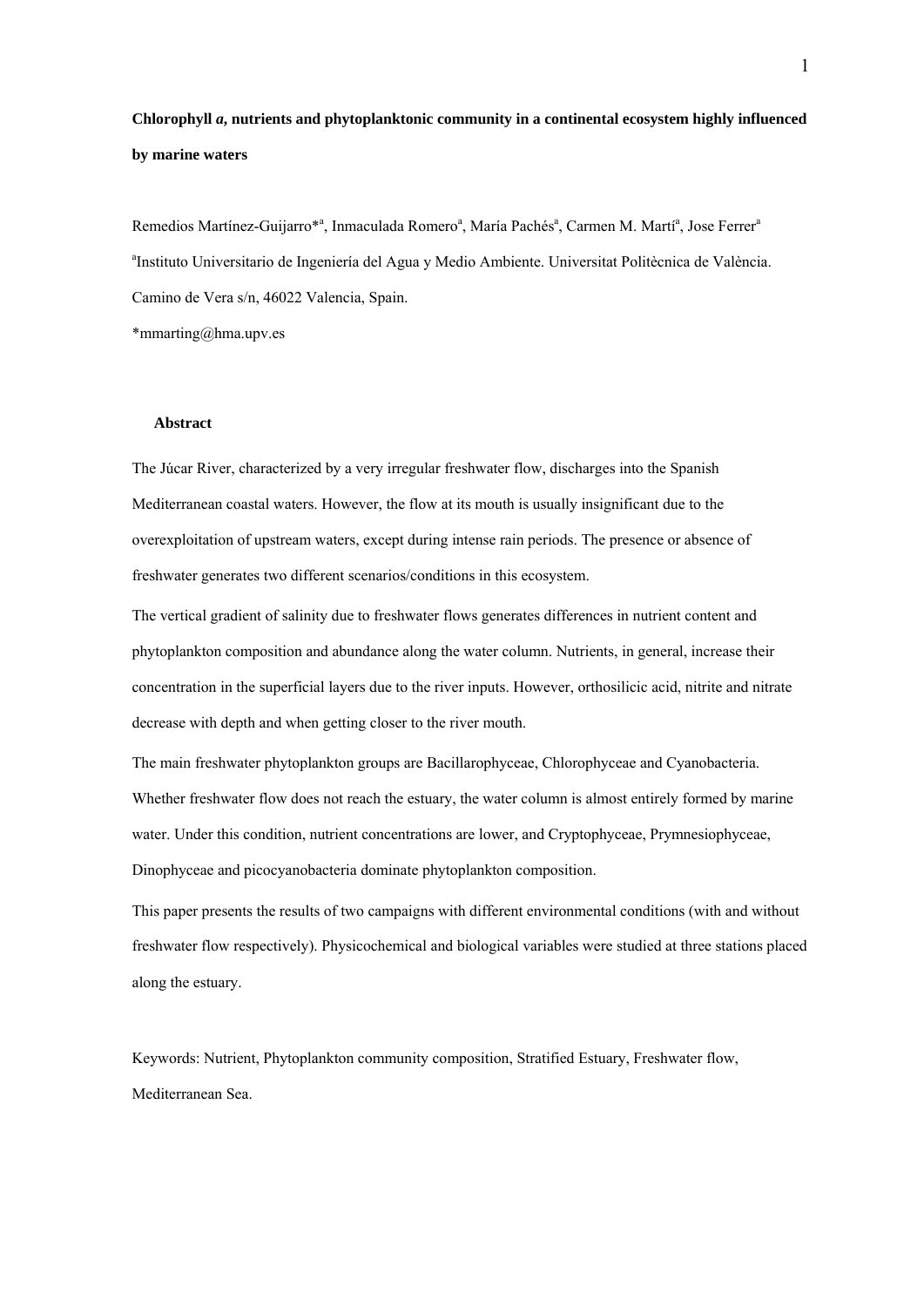#### **1. Introduction**

Estuaries in the Mediterranean Sea are usually highly stratified, with a salt wedge that is clearly distinguishable from the continental freshwater (Dyer, 1991). The halocline is located between two layers, and due to this fact, this area presents strong and highly variable gradients of physical and chemical properties (Cauwet, 1991; Fucks et al., 1991; Legovic et al., 1994, 1996; Zutic and Legovic, 1987). Some published examples are the Ebro Estuary, Spain (Sierra et al., 2002) and those of Croatia Karstic eastern Adriatic coast (Zutic and Legovic, 1987).

Continental waters usually have a much higher nutrient content than marine waters, and salinity variations are accompanied by a minor inverse variation in nutrient content. However, nutrient behaviour in an estuary is not only defined by the physical mixture but also by several biological and chemical processes (advection/settling, flocculation/disaggregation, adsorption/desorption, production/grazing and uptake/excretion) (Broche et al., 1998). An entrainment process usually occurs, that increases the salinity in the surface layers of the river. This increase in salinity influences phytoplankton composition, production and mortality (Muylaert and Sabbe, 1999). Furthermore, in highly stratified estuaries, saline intrusion may be enhanced if the river flow is reduced by human use. This increases the thickness and length of the salt wedge and decreases the size and influence of the river plume. These flow variations can produce changes in the ecosystem, nutrient levels and primary production (Alexander et al., 1996; Mallin et al., 1993).

The saline shock, availability of nutrients, light, temperature and zooplankton consumption are the factors that mainly affect the phytoplankton biomass distribution in the estuary (Shiah et al., 1996). Naudin et al. (1997) found that the decrease in salinity caused by freshwater entering the marine environment interrupts primary production and hinders its renewal during prevailing river influence. This process can be attributed to saline shock, which affects river organisms and is not counterbalanced by the proliferation of brackish/marine species. Phytoplankton production is at the base of important interactions that link environmental forces and aquatic ecosystems. The response of phytoplankton to physical and chemical factors in the surrounding environment (salinity, temperature, light, nutrients, water dynamics, and configuration of the water basin, to name a few) thus affects the structure and function of the entire planktonic community and makes this a central topic of research (Burić et al., 2007).

The aim of this paper is to study two different environmental conditions that take place in the last kilometres of the stratified Júcar Estuary in the Mediterranean Sea, where it has been verified that these two alternative scenarios are repeated through time (Falco et al., 2007; González et al., 2007; Romero et al.,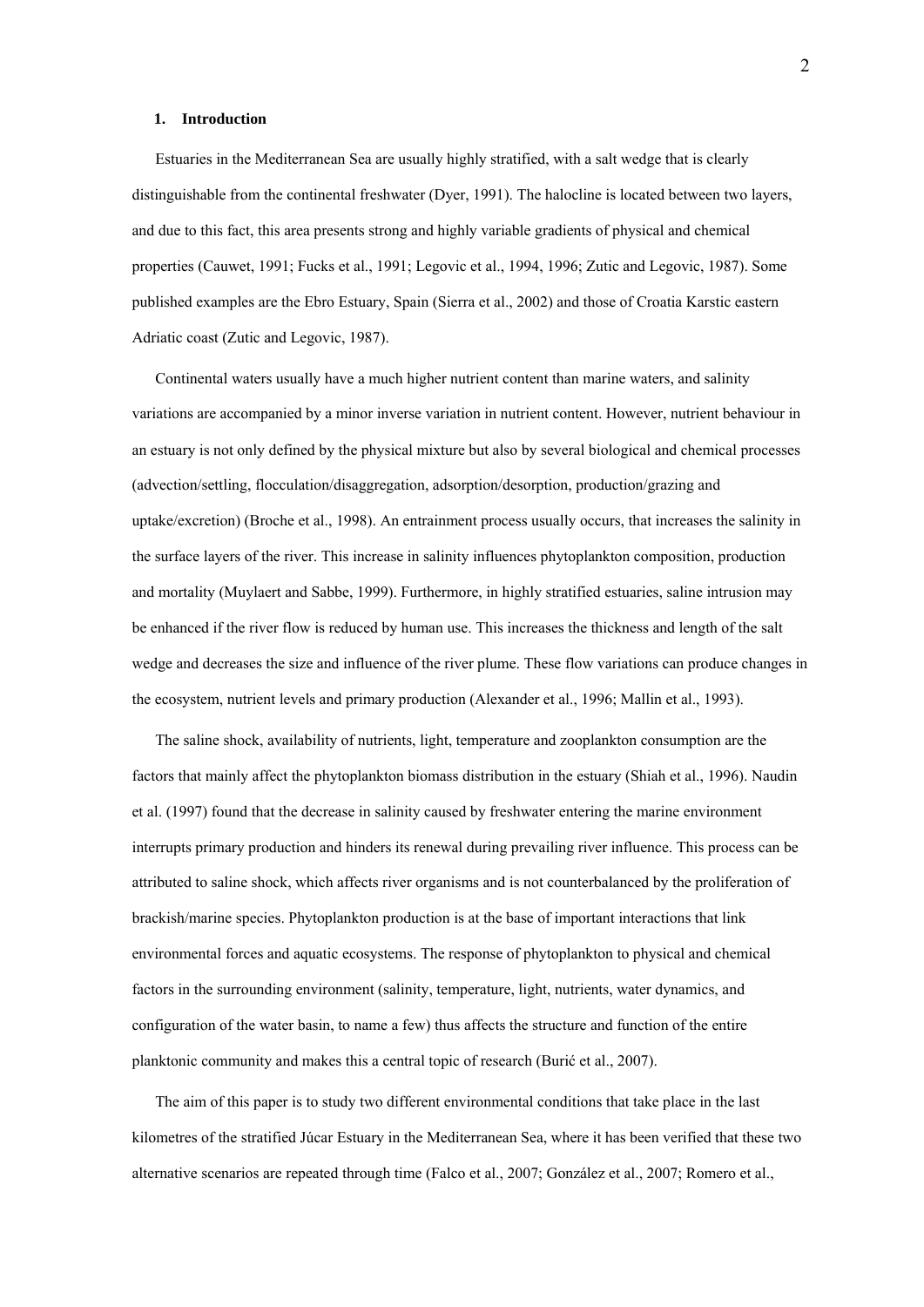2007). In the first case, the river flow is continuous and significant and in the second one, the freshwater input is lower and discontinuous, due to surplus irrigation water: How these conditions are expected to affect phytoplankton composition?.

# **2. Materials and Methods**

## 2.1. Study site

The Júcar River ends in Cullera Bay (Valencia, Spain) on the western Mediterranean coast (Fig. 1). The study area has a temperate climate with summer drought, known as a Thermo-Mediterranean dry climate (CSIC, 1995). Cullera Bay is one of the most popular tourist destinations on the Spanish Mediterranean coast. It has a permanent population of 23,777 inhabitants (INE, 2011), although in summer the seasonal population reaches 100,000 people, with more than 400,000 visitors.



**Fig. 1.** Júcar Estuary, on the northwestern Mediterranean coast and location of sampling stations.

The Júcar River is approximately  $427.5$  km long and its basin area is about  $21,578$  km<sup>2</sup>. The last stretch of the Júcar River is navigable and it has the only inland port of the region of Valencia. The available water resources are mainly used for the population supply, industry and crop watering.

The Júcar River is highly influenced by human activities. The reservoirs built in the river basin drastically modify the natural flow regime. At the Cullera observation station, located approximately 7.5 km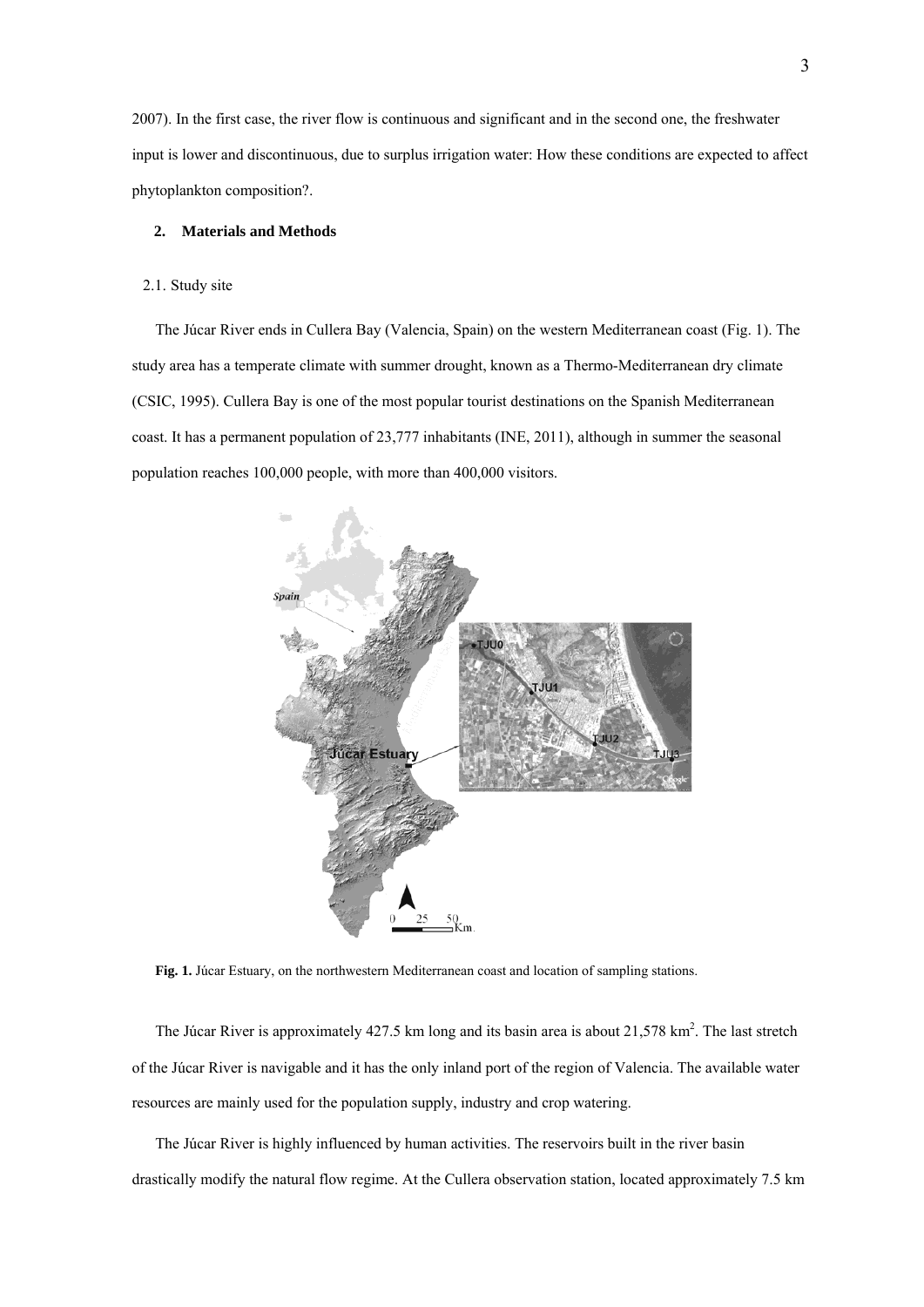from the river mouth, the registered flow is usually close to 0  $\text{m}^3 \text{ s}^{-1}$ , except during rain events. The freshwater outflow of the Júcar River follows a typical Mediterranean pattern (Vidal-Abarca and Suárez, 2007), with relatively high flows from October to May and lower rates during the summer. The Marquesa Weir, located 3 km upstream from the river mouth, prevents seawater intrusion and the underground salinization of farmland.

The Júcar River water presents high levels of nutrient concentrations due to the intensive agricultural exploitation of the river drainage basin, the use of the river water for irrigation and the generous use of pesticides and fertilizers. Partially treated domestic and industrial wastewater from riverbank towns and industries is also discharged into the river, resulting in the eutrophication of the lower course of the Júcar.

## 2.2. Sampling

Two different sampling campaigns were carried out in the 8th November 2007 and the 14th May 2008. These campaigns represent the system under two different sets of conditions. The flow of the Júcar River is overexploited and it is usually negligible at the river mouth. Only in exceptionally rainy periods there is a significant discharge through the Cullera Weir (Romero et al.*,* 2007) and these were the conditions during the campaign carried out in November 2007 (first scenario). Under normal climatic environmental conditions, the final stretch of the river (after the Cullera Weir) only receives freshwater coming from the weir and small channel discharges (Romero et al., 2007) which are the conditions during the campaign carried out in May 2008 (second scenario).

For this study, three fixed stations were chosen in the estuary (Fig. 1). At these stations (TJU1, TJU2 and TJU3), water samples were taken at different depths based on the halocline position. Furthermore an additional station was located upstream of the Marquesa Weir (TJU0) with the aim of obtaining reference values. Thus, only one surface water–sample, representative of the whole water column due to its shallowness, was taken in this station.

At each sampling station a multiparametric probe Turo T-611 was used in order to establish the depth of the freshwater-saltwater interface, as the position at which observed conductivity gradients were the largest. Then water samples were taken using a Density Interface Water Sampler (DIWS) and Superficial Water Sampler (SWAS). A detailed description of these devices can be consulted in Mösso et al. (2008).

Water samples were collected in 2 L polyethylene bottles. A subsample of 250 mL was removed for phytoplankton cell counts. They were kept refrigerated until arrival at the laboratory, which never took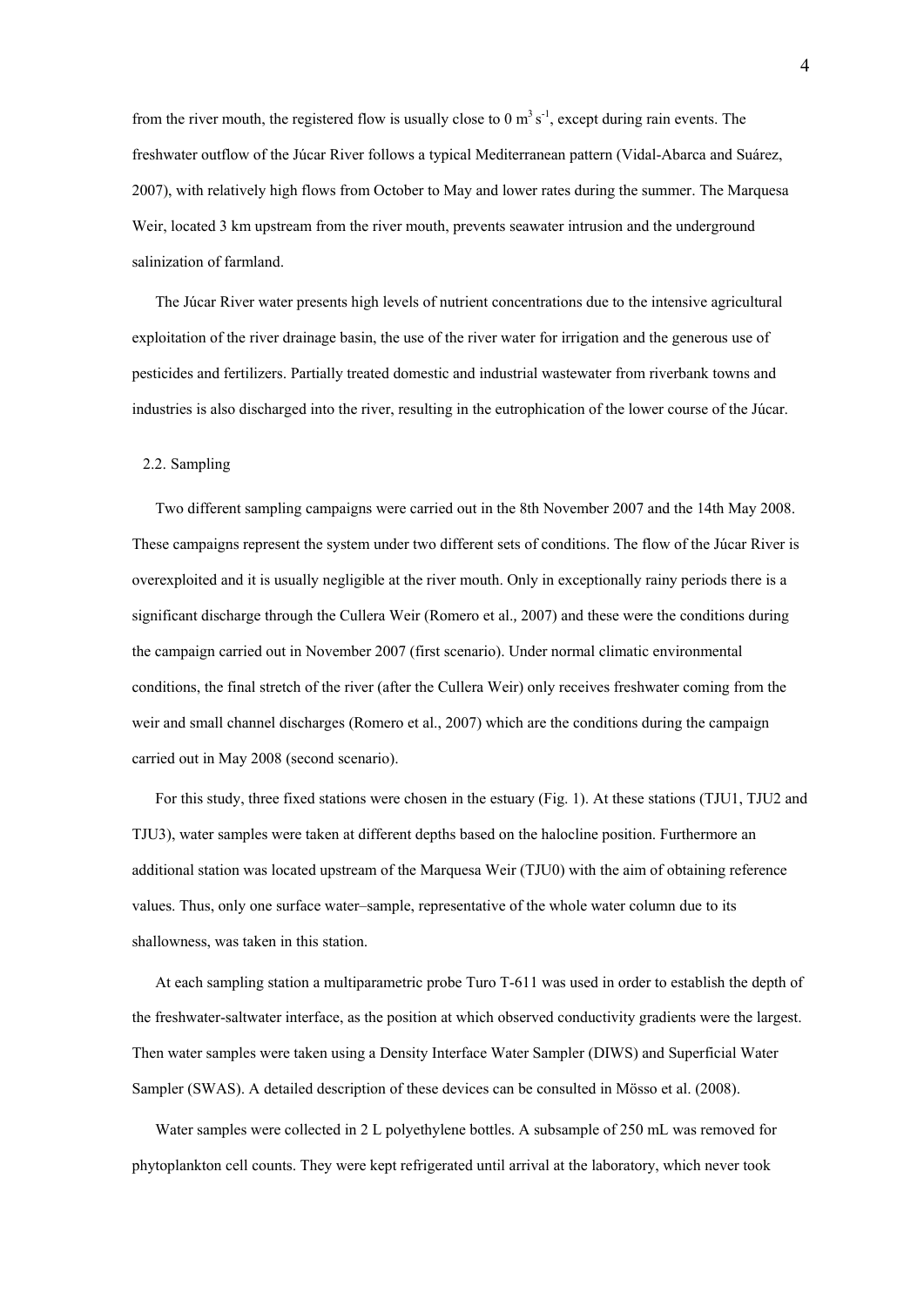longer than 12 hours.

#### 2.3. Analytical techniques

At the laboratory, the water samples were divided into several equal parts, following the conservation procedures suggested by APHA (1998). The samples were filtered through  $0.45 \mu m$  cellulose acetate membrane filters (Millipore HAWP) for nutrient and chlorophyll *a* analyses. For the analysis of nutrients (ammonium, nitrite, nitrate, soluble reactive phosphorus (SRP) and orthosilicic acid) an Alliance Instruments Integral Futura air-segmented continuous-flow auto-analyzer was used. The methodology described by Treguer and Le Corre (1975) was followed, considering the remarks by Parsons et al. (1984) and Kirwood et al. (1991). The equipment optimization was carried out following the theories of Coakley (1981).

Salinity was measured using an induction conductimeter (Salinometer Portasal Guideline 8410A) gauged with the appropriate patterns (I.A.P.S.O. Standard Seawater, Ocean Scientific International, Ltd, K15= 0,99986, S= 34,995‰).

Chlorophyll *a* content was determined with the thricromatic method based on visible spectroscopy (APHA, 1998), using Jeffrey and Humprey (1975) equations to obtain the concentration. Pigment extraction was performed with acetone 90%. The Pigment Diversity Index (Margalef Index) was also determined based on the absorbance at 430 and 665 nm (Margalef, 1965).

In order to analyze the phytoplankton communities, the epifluorescence microscopic count method was used (Pachés, 2010; Pachés et al., 2012). Samples contained in 250 ml glass bottles were fixed with glutaraldehyde until reaching a final concentration of 2%. Samples were filtered with Millipore GTTP membranes (pore size 0.2 µm). Finally, a cover glass was placed on top of the filter (Fournier, 1978). The counts were performed by epifluorescence microscopy (Vargo, 1978) with a Leica DM 2500, using the 100x-oil immersion objective. A minimum of 300 cells was counted and at least 100 cells of the most abundant species or genera were counted with an error under 20% (Lund et al., 1958)

# 2.4. Statistical techniques

Relationships between the phytoplankton composition and environmental factors were assessed using redundancy analysis (RDA), which is a linear method of direct ordination (ter Braak, 1994; Lepš and Šmilauer, 2003). For the analysis, the main phytoplankton classes identified in the samples were selected as variables. All data (phytoplankton composition and environmental data) were  $log(x+1)$ -transformed to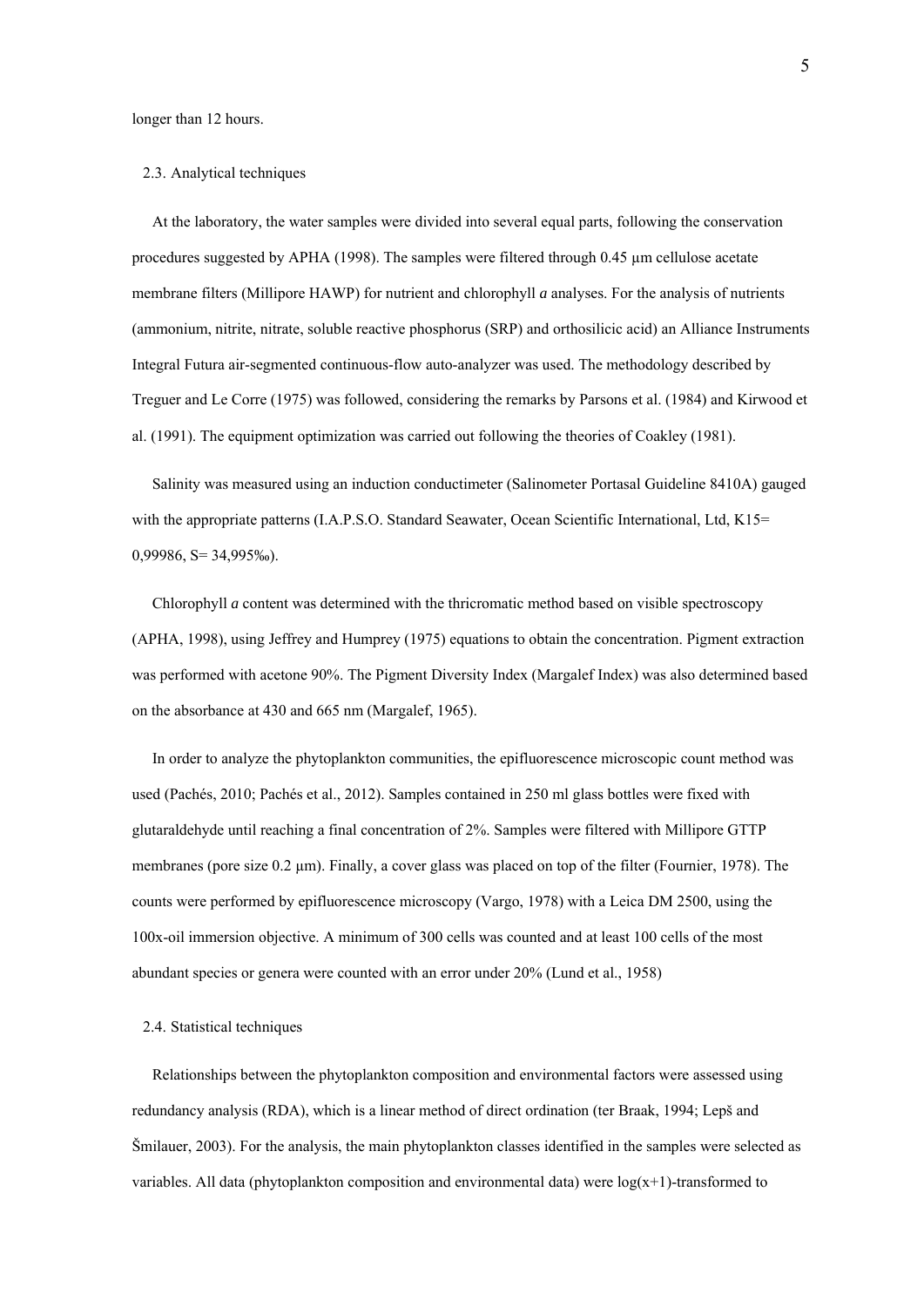stabilize variance and reduce the influence of dominant classes on the ordination. RDA was performed using CANOCO for Windows 4.0, with forward selection to identify the environmental variables that best explained the phytoplankton species composition. The significance of the variables and the first ordination axis was determined using Monte Carlo permutation testing, implemented in CANOCO (Lepš and Šmilauer, 2003).

#### **3. Results**

3.1. River Flow, Temperature, Salinity and pH.

According to data provided by the Júcar River Hydrographical Confederation (Fig. 2), at the Cullera checkpoint in November 2007 campaign the mean daily flow was  $4.5 \text{ m}^3\text{s}^{-1}$ , while in May 2008 no river flow was detected. Furthermore, it was checked that the highest river flows in 2007 and 2008 were detected in September and October which are the months with the highest rainfall periods (Fig. 2).



**Fig. 2.** Daily average Júcar flow levels and precipitation from 1<sup>st</sup> January 2007 to 12<sup>th</sup> November 2008 (lower line: flow; upper line: rainfall).

Fig. 3 shows the salinity and temperature vertical profiles at the three sampling stations of estuary (TJU1, TJU2 and TJU3) in both scenarios. This figure shows a sharp halocline dividing the water column into upper freshwater/brackish and lower marine waters. In the November sampling campaign, the halocline is placed at approximately 1 meter in TJU1 and TJU2, and 0.20 m in TJU3. The salinity over the halocline (freshwater) is  $\leq$  5, while the salinity down the halocline (marine water) ranges from 35 to 37.

However, in the second sampling campaign (May 2008) there is no virtually freshwater layer, only the superficial water samples taken at TJU1 and TJU2 stations exhibit lower salinity values.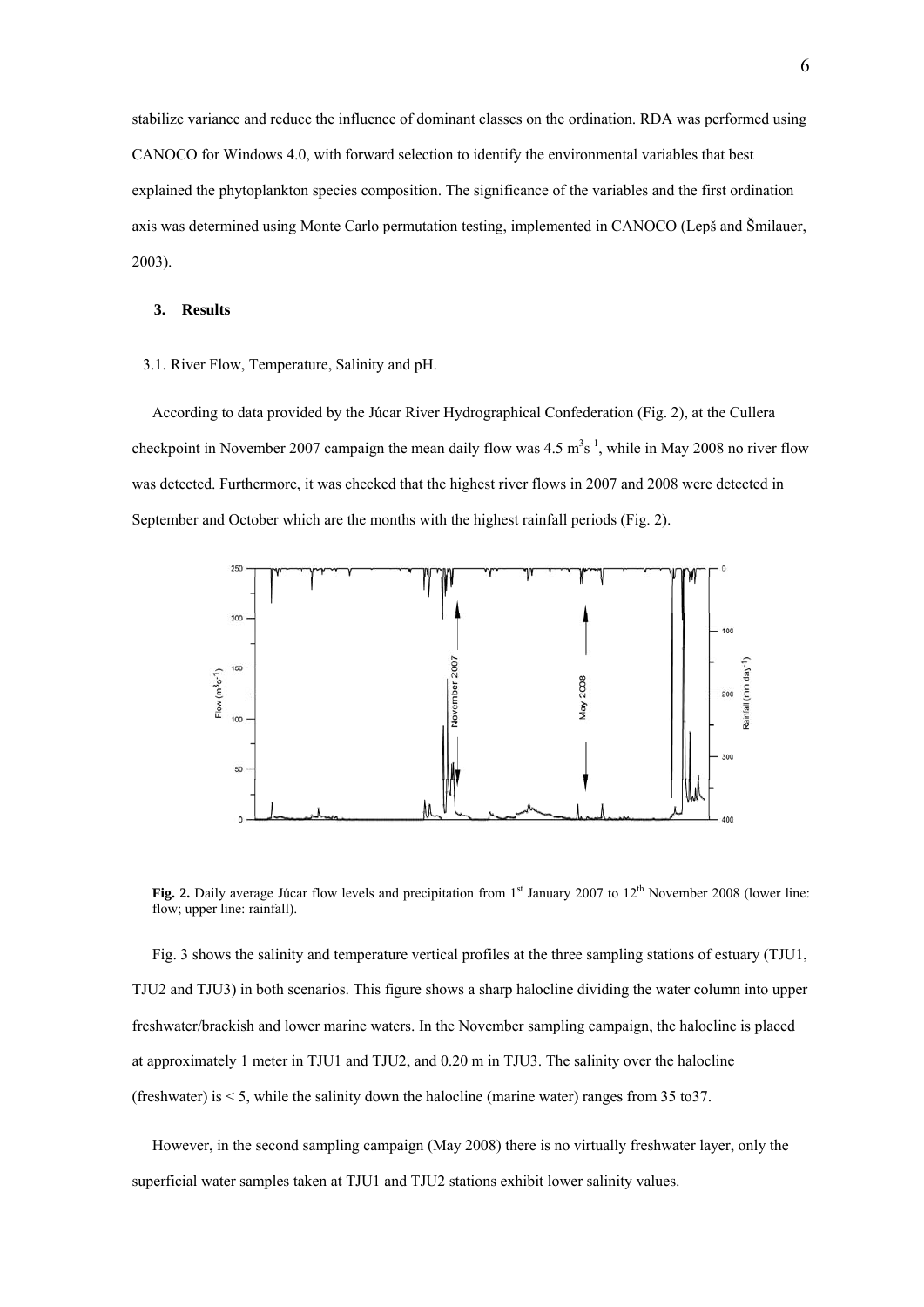

**Fig. 3.** Vertical salinity and temperature profiles at stations TJU1, TJU2 and TJU3.

It can be observed an inverse behaviour in temperature stratification. In May, the highest values are reached in the superficial layer due to the warming for the solar radiation. However in November (Fig. 3) the water coming from the river is colder and, since freshwater floats on the top of estuarine water (warmer), the latter remains in the bottom.

The pH ranges from 7.18 to 7.95 in November with peaks at intermediate deeps, meanwhile in May the values varies from 7.80 to 8.22.

# 3.2. Nutrients

Nutrient concentrations found in TJU0 (reference station) are different in each sampling campaign (Table 1). In November, soluble reactive phosphorus (SRP) and ammonium are those with higher values, while nitrate, orthosilicic acid and chlorophyll *a* are higher in May. Only nitrite has similar values in both campaigns.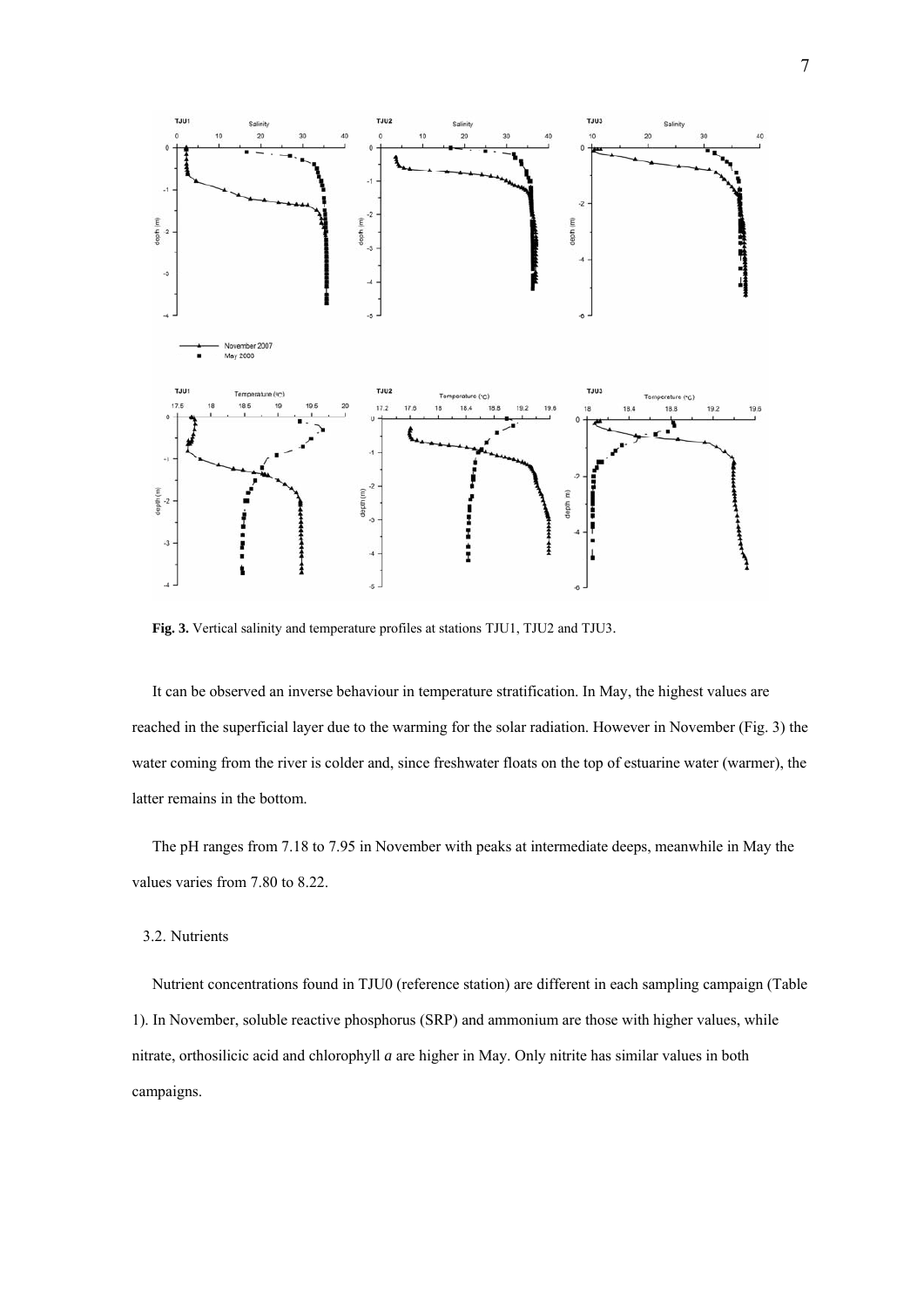|          | Chlorophyll a<br>$(\mu g L^{-1})$ | Pigment<br>Diversity<br>Index | pH   | Salinity<br>$(g \, kg^{-1})$ | <b>SRP</b><br>$(\text{µmol L}^{-1})$ | Ammonium<br>$(\text{µmol L}^{-1})$ | Nitrite<br>$(\mu \text{mol } L^{-1})$ | Nitrate<br>$(\mu$ mol $L^{-1})$ | Orthosilicic<br>acid<br>(µmol $L^{-1}$ ) |
|----------|-----------------------------------|-------------------------------|------|------------------------------|--------------------------------------|------------------------------------|---------------------------------------|---------------------------------|------------------------------------------|
| $Nov-07$ | 11.34                             | 3.72                          | 7.49 | $\leq 5$                     | 2.8                                  | 10.5                               | 5.81                                  | 620.5                           | 131.3                                    |
| $May-08$ | 52.94                             | 2.44                          | 8.22 | $\leq 5$                     | 0.66                                 | 0.4                                | 6.45                                  | 1347.1                          | 442.3                                    |

**Table 1** Results obtained at station TJU0 (surface).

Fig. 4 and 5 show the nutrient variations with regard to the salinity in each one of the sampling stations for both campaigns. In November campaign all nutrient concentrations in the superficial water layer of TJU1 and TJU0 are roughly the same, since this superficial freshwater layer comes from the weir when a given flow exists. However, in May the ammonium and SRP concentration increase with respect to those found in TJU0. The rest of nutrients are kept similar while chlorophyll *a* values are lower. This confirms the absence of freshwater flow coming from the weir.

In the estuary, as it was expected, nutrient concentrations decrease when salinity increases (Fig. 4 and Fig. 5). This pattern occurs in both sampling campaigns as getting closer to the river mouth (decrease from TJU1 to TJU3) and with increasing depth. These variations found are largely due to the different initial concentrations and flow. However, these decreases regarding salinity are not linear in all cases except for orthosilicic acid, nitrite and nitrate. For these parameters it has been included in Figure 4 and 5 the linear regression analysis with salinity, since the best adjustments are obtained in the three stations and in both sampling campaigns. Moreover, these nutrients show a statistical significant correlation with salinity ( $\alpha$ 0.01). At large salinity values, ammonium and SRP may have enhancement values in some cases.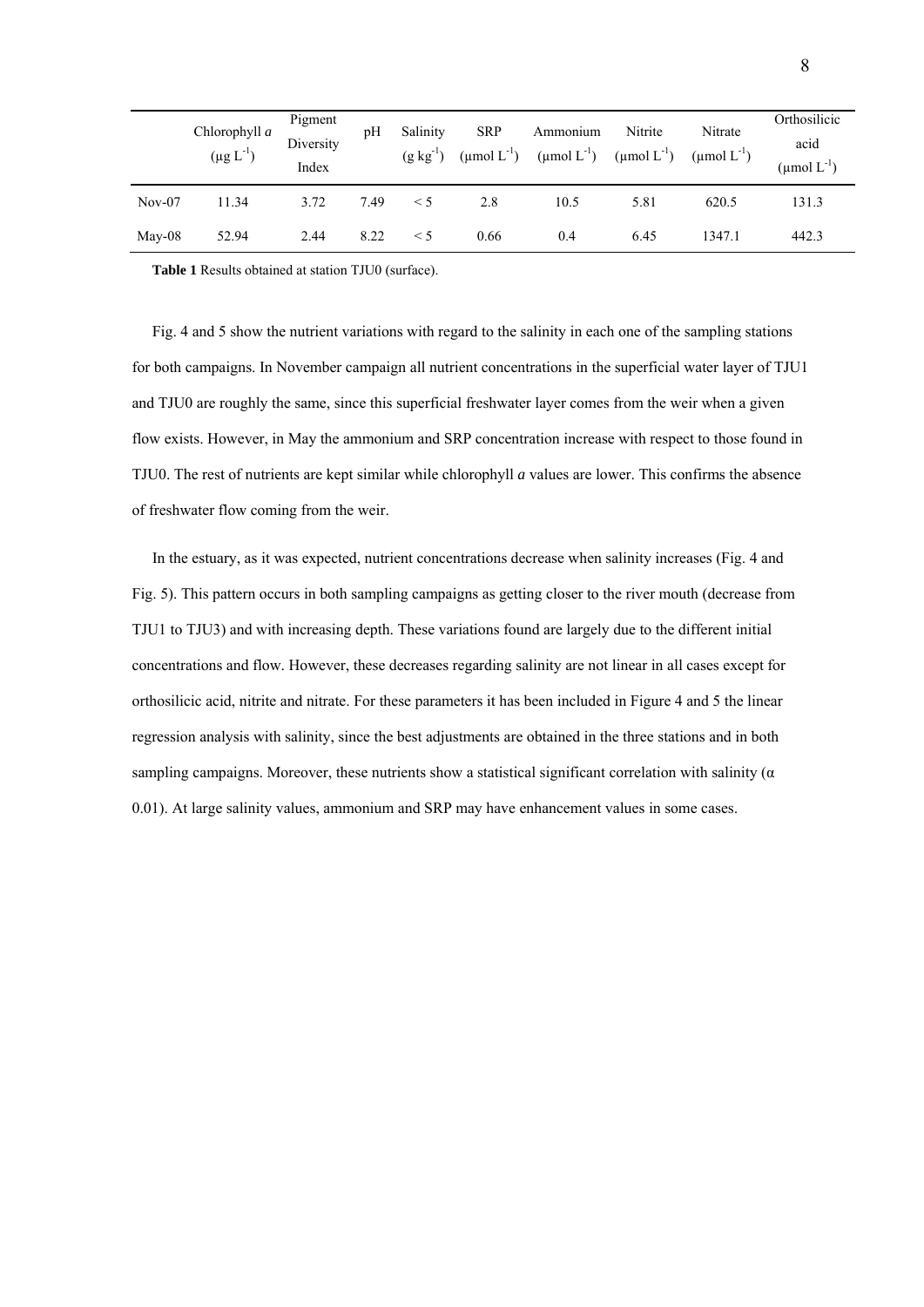

**Fig. 4.** Variations in chlorophyll a, Pigment diversity index (Margalef Index), SRP, ammonium, nitrite, nitrate and orthosilicic acid as salinity changes on November 2007. Key: (▲) TJU1 samples station (●); TJU2 samples station; (**+**) TJU3 samples station.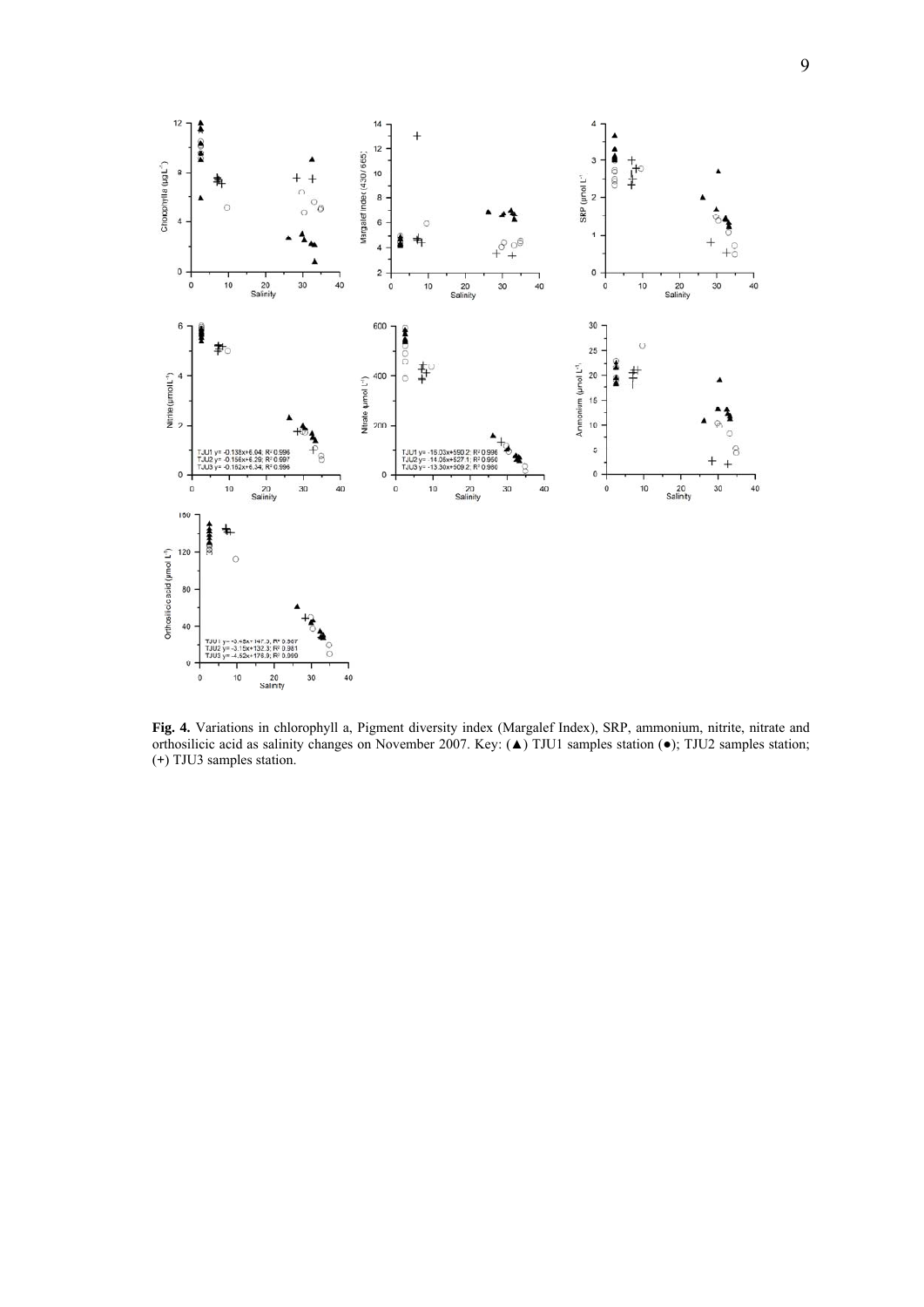

**Fig. 5.** Variations in chlorophyll a, Pigment diversity index (Margalef Index), SRP, ammonium, nitrite, nitrate and orthosilicic acid as salinity changes on May 2008. Key: (▲) TJU1 samples station (●); TJU2 samples station; (**+**) TJU3 samples station.

## 3.3. Phytoplankton composition and abundance

In Fig. 6A, phytoplankton community composition along the salinity gradient in November campaign is shown (salinity < 5- 34.88).The main phytoplankton groups are Bacillarophyceae, Chlorophyceae, and Cyanobacteria. However high percentages of Dinophyceae are reached in low salinity values placed close to the weir samples. In these samples it is also observed a decrease in Cyanobacteria:picocyanobacteria ratio probably because picocyanobacteria concentrations increase. Furthermore, in deeper water samples and therefore with higher salinity values the Cryptophyceae and Prymnesiophyceae abundance percentages increase.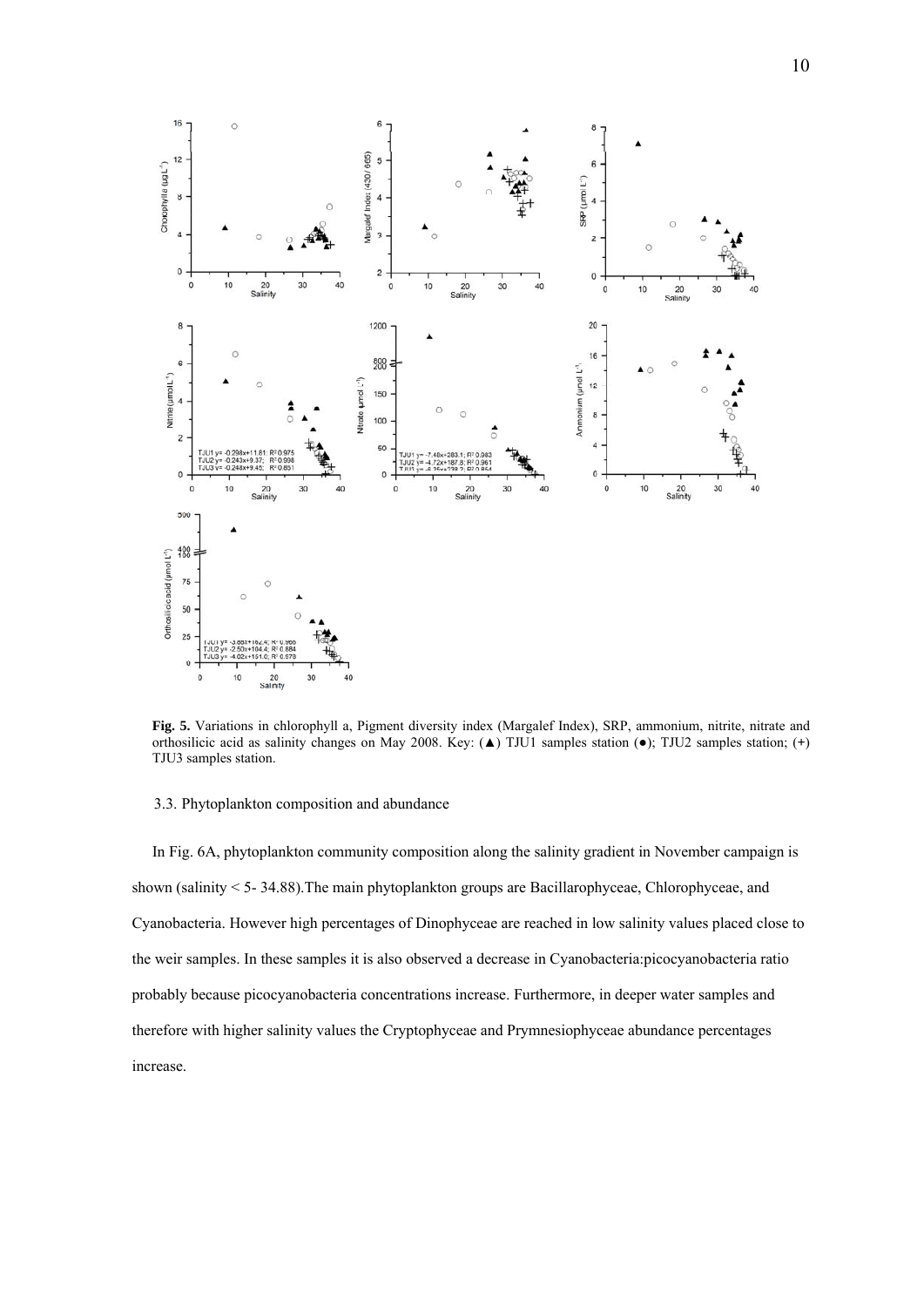

**Fig. 6.** Relative frequency of each phytoplankton class and ratio Cyanobacteria:picocyanobacteria in: (**A**) November 2007 campaign and (**B**) May 2008 campaign.

Phytoplankton composition in May (Fig. 6B) varies with regard to the previous campaign. Cryptophyceae, Prymnesiophyceae, and Dinophyceae raise their abundance percentage while the Cyanobacteria:picocianobacteria ratio decreases. The Bacillarophyceae group, which might be of marine origin, is still present in these samples although their rates have been reduced compared to those percentages obtained in November.

Fig. 7 shows the vertical abundance distribution of Bacillarophyceae, Chlorophyceae and Cyanobacteria in November. It is important to highlight that although other taxonomical phytoplankton groups have been identified, these are those with the greatest cell densities in freshwater layers in November campaign. In this figure, it can be observed the increase cell densities at depths of few centimetres (especially in TJU1) and also at intermediate depths in the water column.



**Fig. 7.** Vertical profiles of Bacillarophyceae, Chlorophyceae and Cyanobacteria at stations TJU1, TJU2 and TJU3 on November 2007.

3.4. Environmental parameters and phytoplankton community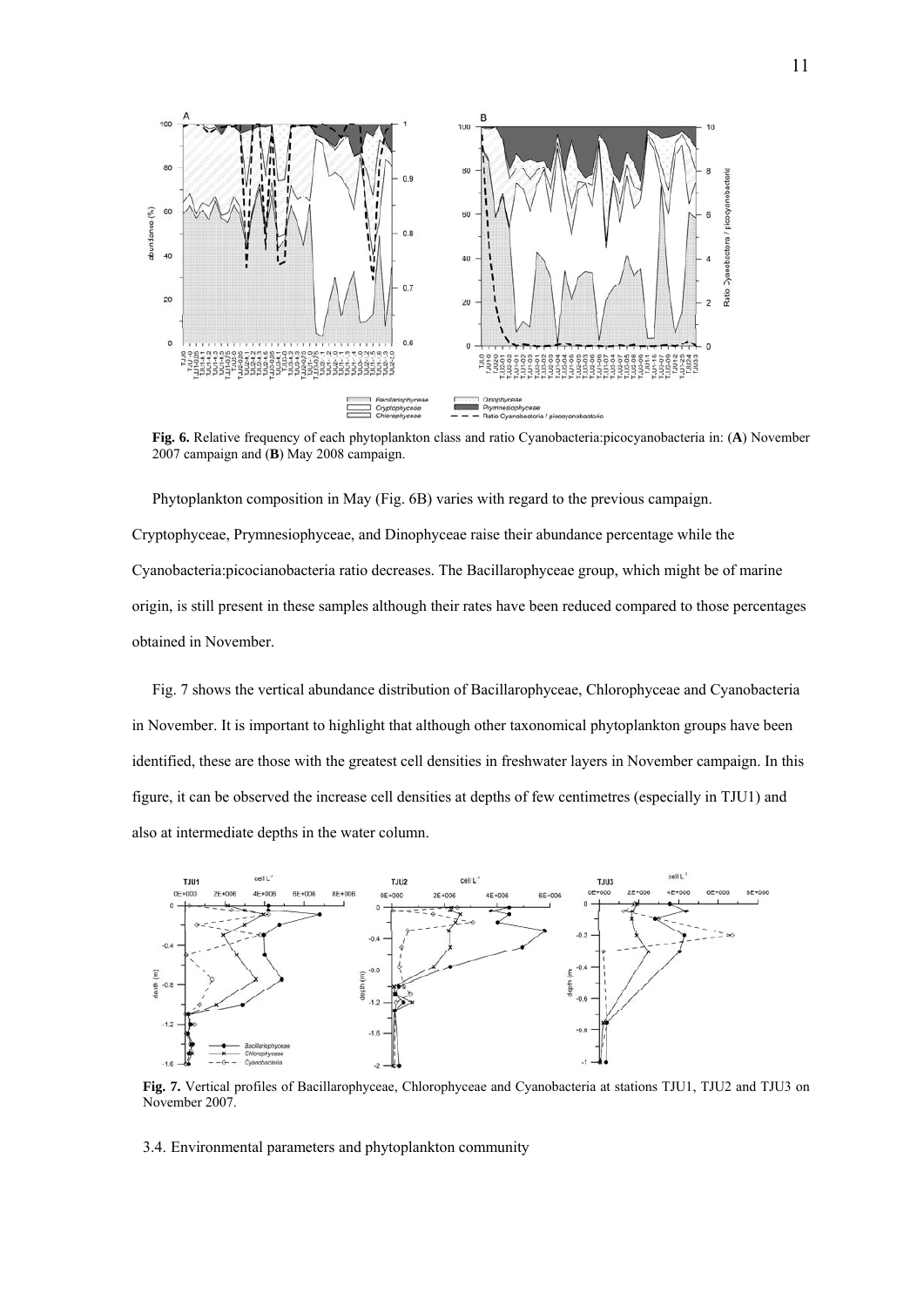The results of the Redundancy Analysis (RDA) are displayed in Fig. 8. RDA with forward selection yielded four significant environmental variables explaining the variability in the phytoplankton composition: salinity (F-ratio = 26.08, P-value=0.0020), pH (F-ratio = 5.45, P-value=0.0020), nitrate (F-ratio = 3.38, Pvalue=0.008) and ammonium (F-ratio =  $2.82$ , P-value=0.0280). The other environmental variables were not significant (P-value  $> 0.05$ ).



**Fig. 8.** (**A**) Redundance Analysis (RDA) graph showing phytoplankton with physicochemical parameters relation. Key: dashed arrows represent phytoplankton groups; solid arrows represent physicochemical variables. (**B**) Ordination samples in the RDA. Key: ( $\bullet$ ) 1<sup>st</sup> group, samples of deeper marine origin (November campaign); (o)  $2^{nc}$ group, freshwater samples (November campaign);  $(\bullet)$  3<sup>rd</sup> group, marine origin (May campaign).

In the RDA ordination (Fig. 8a) the first two axes explained 41.2% of the total variance in the phytoplankton composition. An 85.3% of this 41.2% is explained by the environmental variables. The first axe describes a gradient from higher salinity values towards higher nutrient concentration indicating a transition in the environmental conditions with and without freshwater flow. The second axe seems to be related to primary production. It describes a gradient from a high pH values towards high ammonium concentrations and Margalef Index values.

In general, the phytoplankton groups could be divided into two groups according to their correlation with the environmental factors. The first group is located in the right part of the graph (Fig. 8A) and it is formed by phytoplankton groups related to high nutrient concentration and low salinity values (Bacillarophyceae, Chlorophyceae and Cyanobacteria). The second one (in the left part of the graph) is related to high salinity and temperature values (Cryptophyceae, Prymnesiophyceae, Dinophyceae and picocyanobacteria).

In the Fig. 8B, the ordination of the samples in the diagram shows that samples could be divided in three main groups. The first group is formed by deepest depths water column samples of November campaign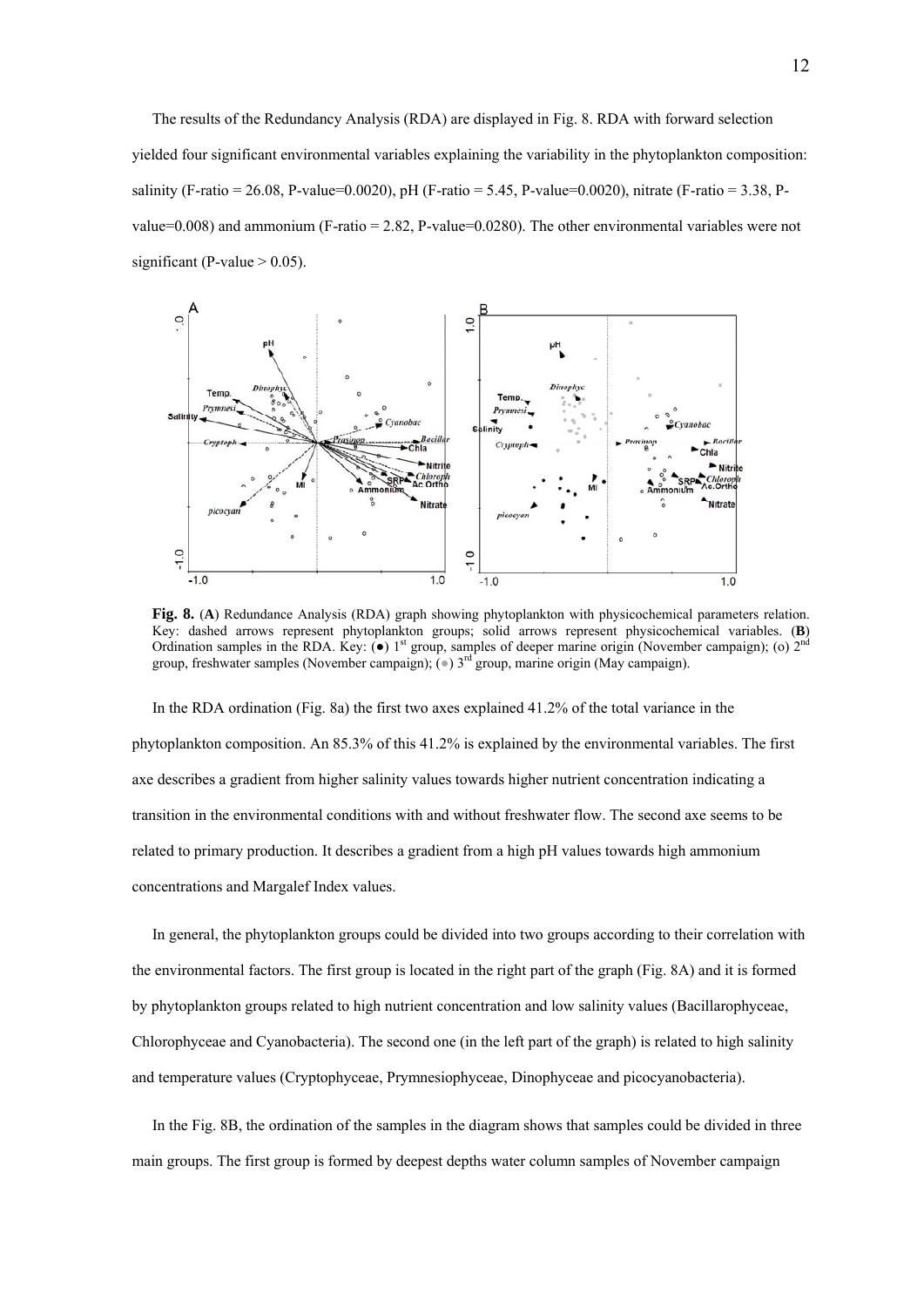(samples of deeper marine origin). The second group is composed by superficial water samples of November campaign (freshwater samples). Finally, the third group is formed by May samples campaign at the three stations (with marine origin throughout the column).

#### **4. Discussion**

According to the results obtained in this ecosystem the salinity gradient may be placed at greater or lesser depth depending on the freshwater flow. This was observed in previous works carried out by our research group for the European ECOSUD project (Estuaries and Coastal Areas. Basis and Tools for a More Sustainable Development) (Romero et al., 2007) and also in research projects performed in the Ebro Estuary (Sierra et al., 2002). Furthermore, the lack of a physical barrier that hampers the entrance of marine water leads to find inside the estuary marine water in the bottom and freshwater/brackish water in the upper part of the column.

As it is known, continental waters usually have higher nutrient loads than seawater (Bethoux et al., 1992; Le Pape et al., 1996; Moutin et al., 1998). Nutrient concentration variations in stratified estuaries are related to two main processes: variations in river inputs (quantity and quality of the waters) and variations due to internal biochemical processes (Romero et al., 2007). This system is basically determined for the fluvial discharges. Thus, a reduction of river flow could lead to significant effects in this ecosystem, nutrient levels and primary production (Alexander et al., 1996; Malin et al., 1993; Romero et al., 2007). Therefore, nitrate concentration shows the highest correlation to river contribution since it comes from the agriculture (Lidón et al. 1999; Ramos et al., 2002).

Higher nutrients concentration were found in TJU0 in May sampling campaign, mainly due to both, the longer residence time caused by the absence of water flow and the higher temperatures registered. Therefore, long residence time favours phytoplankton proliferation (chlorophyll *a* increase) and the reduction of preferential nutrients (ammonium and SRP) for their consumption.

Nutrients concentrations higher than expected at large salinity values (ammonium and SRP), especially striking in TJU1, are probably due to the death and subsequent mineralization processes of freshwater phytoplankton cells affected by saline shock (Falco, 2003; Falco et al., 2006; González del Rio et al., 2007). Clear differences in biomass and phytoplankton composition were determined in both campaigns. Higher biomass values are related to freshwater river flow mainly to the sub-superficial water layers. This is due to the higher nutrient content in this waters that enable higher phytoplankton cells abundance. However when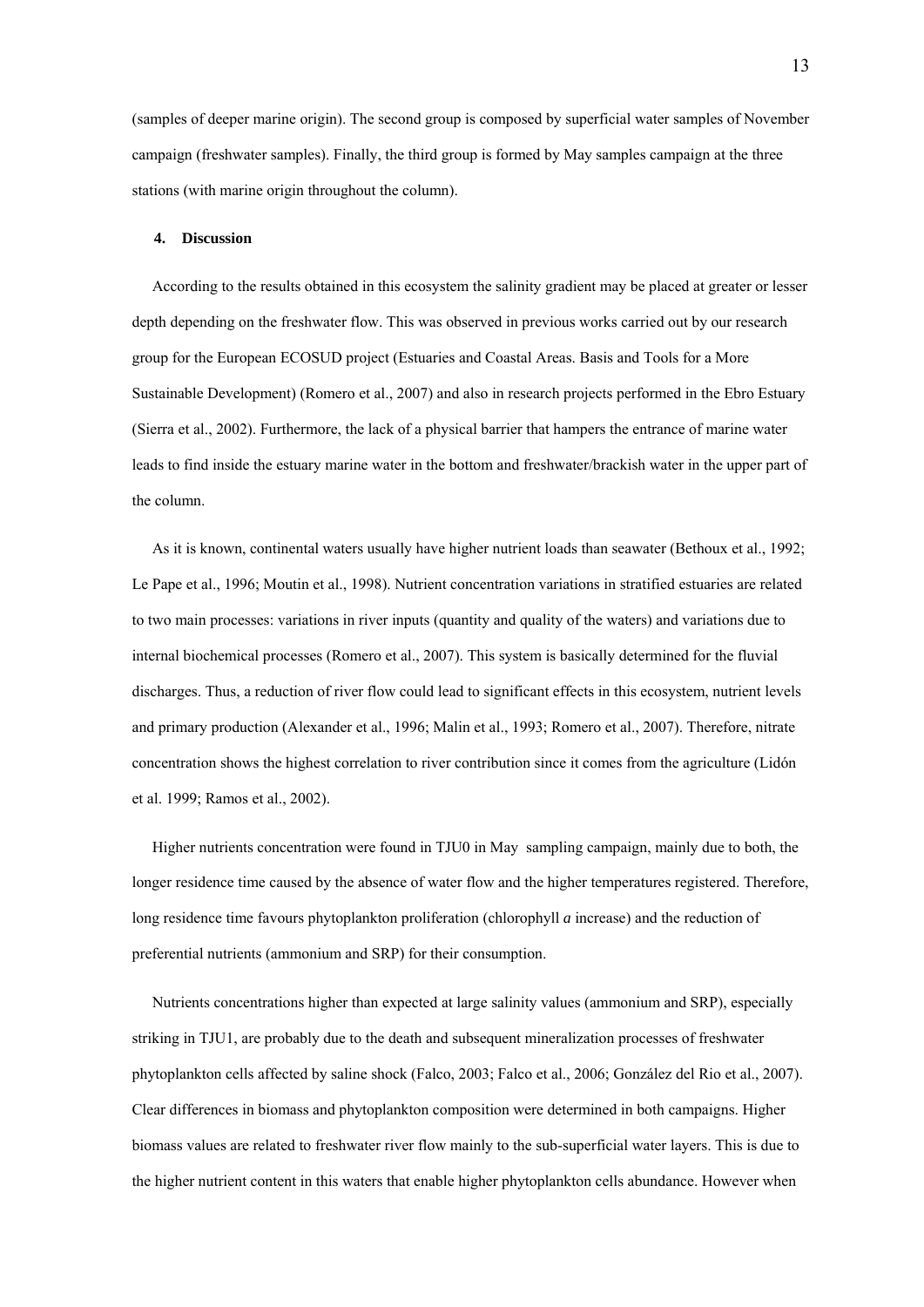no freshwater flow exits biomass values are more homogeneous.

The phytoplankton composition is determined by the freshwater flow and may changes through the water column depending on the halocline depth. Freshwater origin groups dominate the composition in November in the superficial water layer. However, the peaks observed for Dinophyceae, (many of which are mixo or heterotrophic) linked to the decrease in Cyanobacteria:picocyanobacteria ratio, may be due to the benefit obtained by Dinophyceae when small-celled species increase (Suikkanen et al., 2007). The increase in picoplankton organism abundance may indicate that although these organisms are better adapted to oligotrophic conditions (Fogg, 1986) they are present in the estuary and growth fast under high nutrient load. Furthermore, lower down in the water column phytoplankton composition shifts towards Cryptophyceae and Prymnesiophyceae dominance. The results obtained in this study are in concordance with those achieved by Gonzalez del Rio et al., (2007) where groups with freshwater and saline forms showed the higher values in both ends of the salinity gradient. However in the other scenario studied since no freshwater influence exits phytoplankton composition is formed mainly of marine Cryptophyceae, Prymnesiophyceae, and Dinophyceae forms.

Cells abundance in superficial water layer is affected by the photoinhibition effect which reduce growth and photosynthesis rates in the superficial water layer. Therefore cells densities increase at depths of few centimetres (Marcoval et al., 2008). At intermediate depths in the water column, the sedimentation of phytoplankton senescent cells affected by saline shock yield a secondary abundance maximum in the halocline. This phenomenon has also been detected in previous studies in the Júcar Estuary (Falco et al., 2007; González del Río et al., 2007 and Romero et al., 2007) and in the Ebro River Estuary (Falco, 2003). In May there are no differences in phytoplankton abundance probably due to the lack of halocline through the whole water column.

The variance in the phytoplankton composition data explained by the environmental variables in the RDA do not include other factors like grazing, sedimentation, light conditions, etc., that also affect phytoplankton population and should be taken into account in future researching projects (ter Braak and Smilauer, 1998).

Low values of the Margalef Index correspond to high productivity communities and therefore high photosynthetic activity (Margalef, 1965; Urrutia and Casamitjana, 1981). High productivity population (Margalef, 1965) may increase pH values. In addition mineralization of the organic matter affects the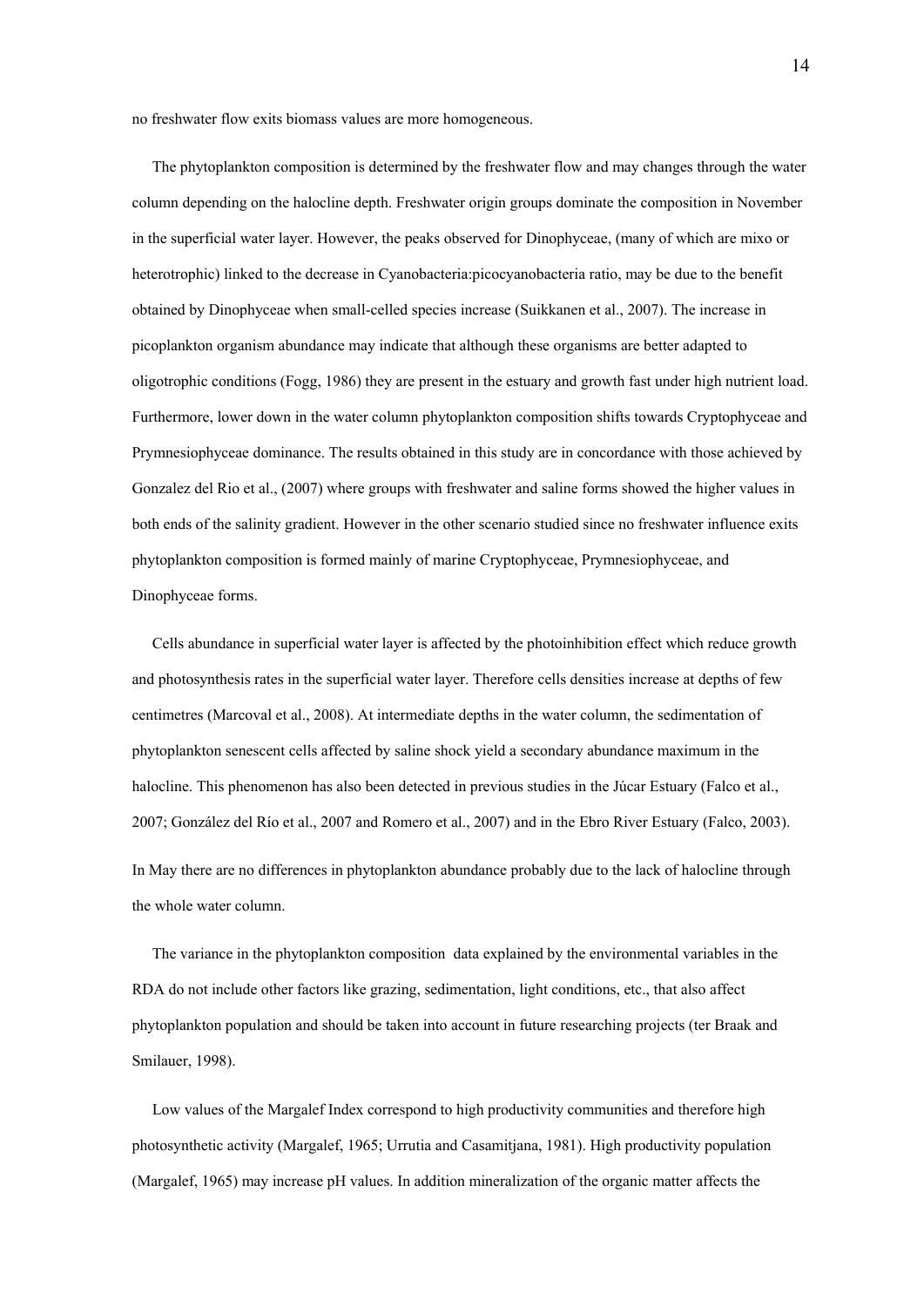physicochemical equilibrium of the carbonic-carbonate system triggering pH decreases, (Falco, 2003; Hinga, 2002; Macedo et al., 2001). These statements are in concordance with the results obtained in this study, since pH is related negatively to ammonium concentrations and Margalef Index, suggesting that phytoplankton affected by saline shock is being decomposed.

## **5. Conclusions**

This study reveals that when a significant freshwater contribution from Júcar River exists estuarine ecosystem conditions change. Under these conditions, a salinity vertical gradient is observed, in which nutrient concentrations diminish when increasing the salinity and when approaching to the river mouth. These nutrient decreases are almost linear for orthosilicic acid, nitrite and nitrate.

In the superficial freshwater layer influenced by the river, phytoplankton biomass is higher and the most important phytoplankton groups that contribute to it are Bacillarophyceae, Chlorophyceae and Cyanobacteria. However, at the deepest layers where continental influence diminishes, the main phytoplankton groups are those of marine origin such as Cryptophyceae, Prymnesiophyceae and Dinophyceae. In addition, picocyanobacteria dominate over freshwater colonial cyanobacteria in higher salinity values.

For this estuary ecosystem the canonical correspondence analysis shows that salinity, ammonium, nitrate and pH are the environmental variables that mainly affect phytoplankton communities. Salinity and nitrate are related to freshwater inputs from the river (continental influence) affecting biomass and phytoplankton community composition.

To conclude, the phytoplankton community abundance and composition in Mediterranean ecosystem highly influenced by marine waters, seems to reflect the combination of freshwater inputs and the primary production mineralization process.

# **Acknowledgements**

This research work has been supported by the Generalitat Valenciana as part of the works belonging to the Water Framework Directive.

# **References**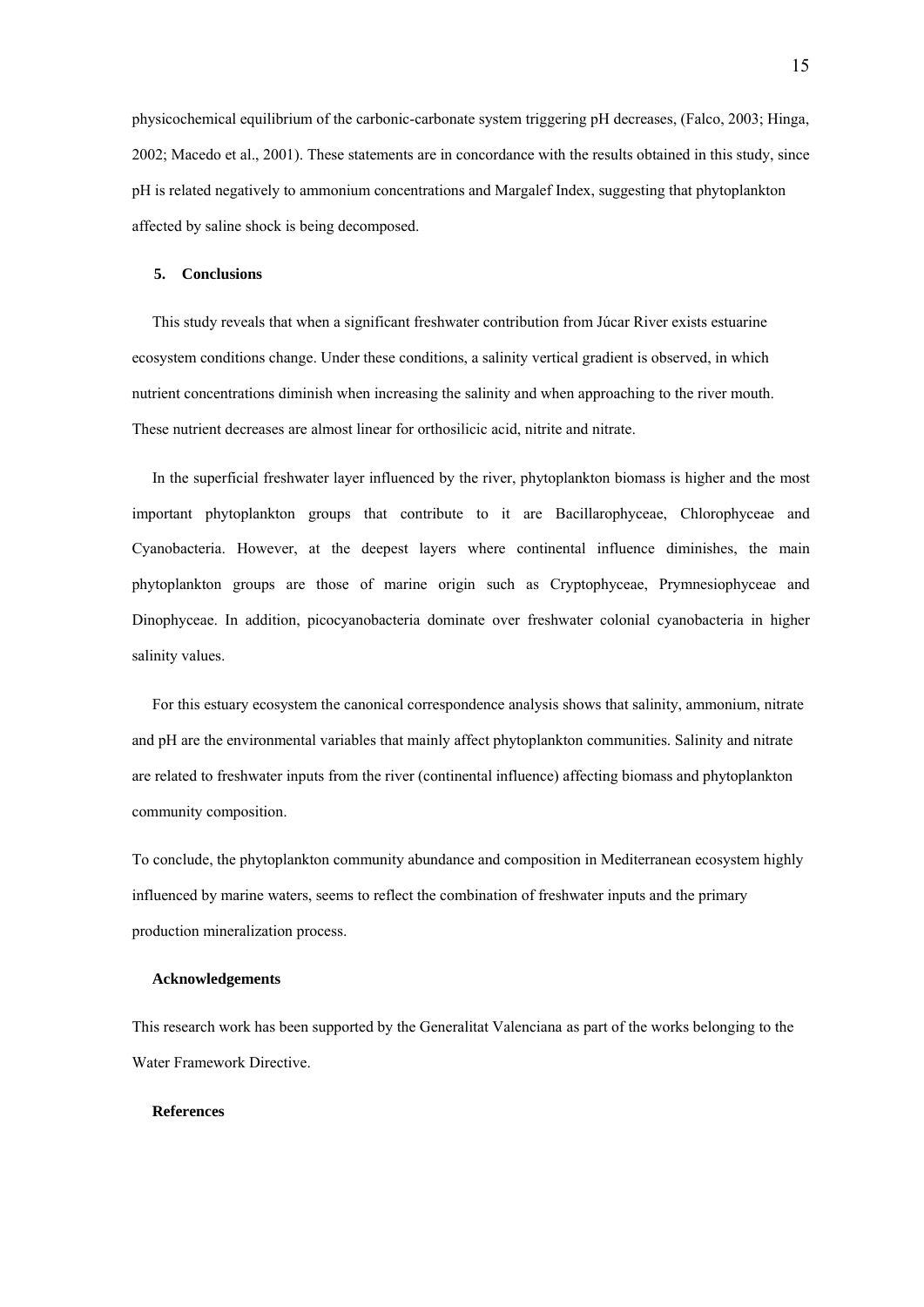Alexander, R., Murdoch, P., Smith, R., 1996. Streamflow-in-duced variations in nitrate flux in tributary to the Atlantic Coastal Zone. Biogeochemistry. 33, 149-177.

APHA, 1998. Standard methods for the examination of water and wastewater, 20th ed. DC: American Public Health Association, American Water Works Association, Water Environment, Federation.Washington,

Bethoux, J.P., Morin, P., Madec, C., Gentili, B., 1992. Phosphorus and nitrogen behaviour in the Mediterranean Sea. Deep-Sea Res. 39, 1641-1654.

Broche, P., Devenon, J.L., Forget, P., De Maistre, J.C., Naudin, J.J., Cauwet, G., 1998. Experimental study of the Rhone plume. Part I: Physics and dynamics. Oceanol Acta. 21, 725-738.

Burić, Z., Cetinić, I., Viličić, D., Caput Mihalić, K., Carić, M., Olujić, G., 2007. Spatial and temporal distribution of phytoplankton in a highly stratified estuary (Zrmanja, Adriatic Sea). Mar Ecol. 28 Suppl 1, 169-177.

Cauwet, G., 1991. Carbon inputs and biogeochemical processes at the halocline in stratified estuary-Krka River, Yugoslavia. Mar Chem. 32, 269-283.

Coakley, W.A., 1981. Handbook of automated analysis. Continuous flow techniques. New York: Marcel Dekker.

CSIC. 1995. Catálogo de suelos de la Comunidad Valenciana: Generalitat Valenciana, Consellería d´Agricultura, Pesca i Alimentació.

Dyer, K.R., 1991. Circulation and mixing in estratified estuaries. Mar Chem. 32, 111-120.

Falco, S. 2003. Comportamiento de los nutrientes en un estuario estratificado: Caso del Delta del Ebro. Ph.D. Universitat Politècnica de Valencia, Spain.

Falco, S., Romero, I., Rodilla, M., Sierra, J.P., González del Río, J., Mösso, C., Pérez, M.C., 2006. Chlorophyll a and phytoplankton maximum at the halocline of Ebro River Estuary. J Coastal Res SI. 139, 526-530.

Falco, S., Hermosilla, Z., Romero, I., Martínez, R., Sierra, J.P., Mösso, C., Mestres, M., 2007. Spatial and temporal patterns of water quality in Cullera Bay. J Coastal Res SI. 47, 40-47.

Fogg, G.E., 1986. Picoplankton. P R Soc London.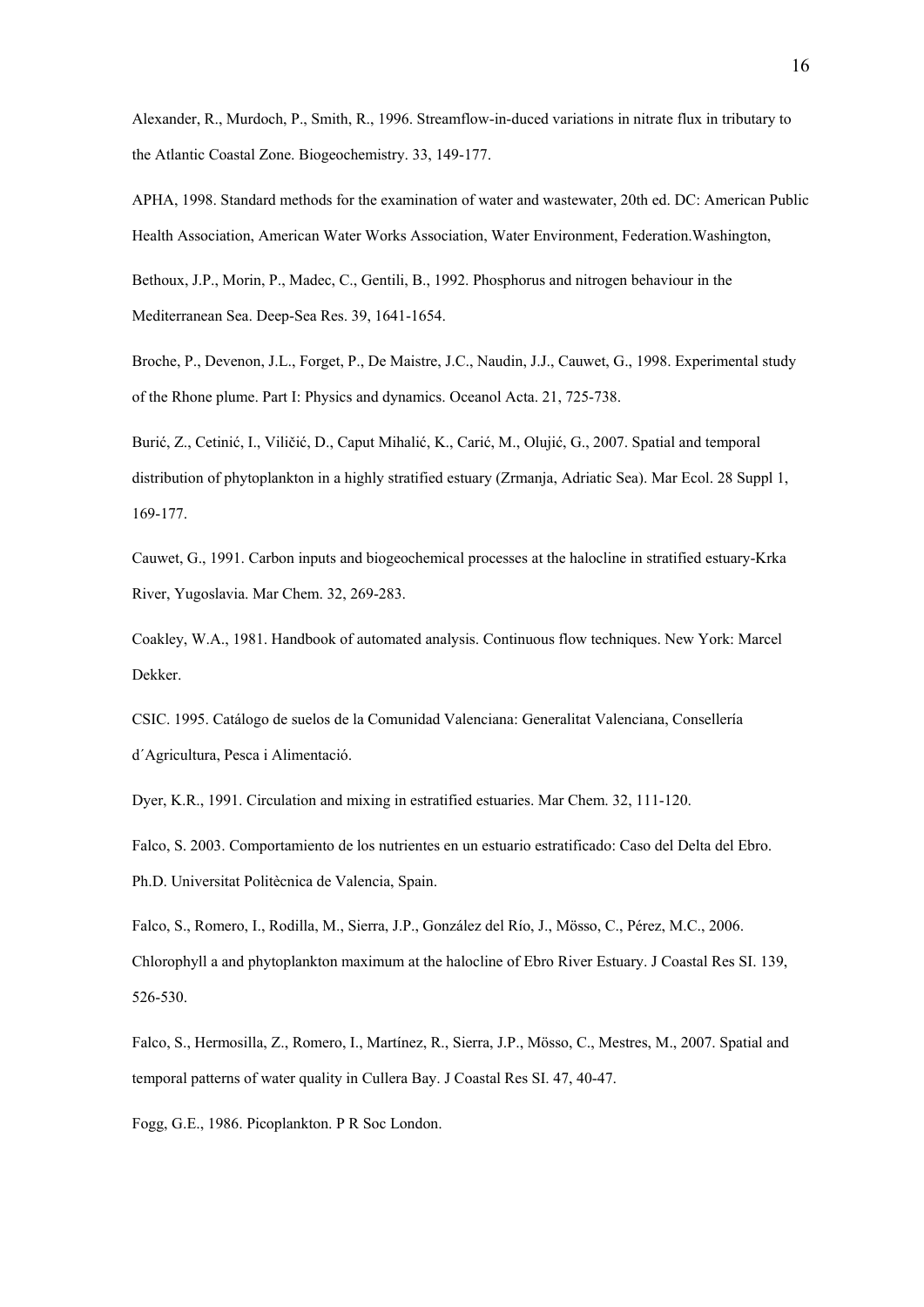Fournier, R., 1978. Membrane filtering, in: Sournia, A. (Eds.), Phytoplankton Manual. Monographs on oceanographic methodology. Unesco, pp.197-201.

Fucks, D., Devescovi, M., Precali, R., Krstulovic, N., Solic, M., 1991. Bacterial abundance and activity in the highly stratified estuary of the Krka River. Mar Chem. 32, 333-346.

González del Río, J., Romero, I., Falco, S., Rodilla, M., Saez, M., Sierra, J.P., Sánchez-Arcilla, A., Mösso, C., 2007. Changes in Phytoplankton population along the saline gradient of the Júcar River Estuary and Plume. J Coastal Res SI. 47, 63-68.

Hinga, K.R., 2002. Effects of pH on coastal marine phytoplankton. Mar Ecol-Prog Ser. 238, 281-300.

INE. 2011. Nomenclátor. Relación de unidades poblacionales [on line], Spain.

http://www.ine.es/nomen2/index.do. Accesed 29 September 2011.

Jeffrey, S.W., Humphrey, G.F., 1975. New spectrofotometric equations for determining chlorophylls a, b and c, in higher plants, algae and natural phytoplankton. Biochem Physiol PFL. 167, 191-194.

Kirkwood, D., Aminot, A., Pertilla, M., 1991. Report on the results of the fourth intercomparison exercise for nutrients in sea water. ICES Cooperative Research Report.

Le Pape, O., Del Amo, Y., Menesguen, A., Aminot, A., Quequiner, B., Treguer, P., 1996. Resistance of a coastal ecosystem to increasing eutrophic conditions: The Bay of Brest (France), a semi-enclosed zone of western Europe. Cont Shelf Res. 6, 1885-1907.

Legovic, T., Zutic, V., Grzetic, Z., Cauwet, G., Precali, R., Vilicic, D., 1994. Eutrophication in the Krka Estuary. Mar Chem. 46, 203-215.

Legovic, T., Zutic, V.,Vilicic, D., Grzetic, Z., 1996. Transport of silica in a stratified estuary. Mar Chem. 53, 69-80.

Lepš, J., Šmilauer, P., 2003. Multivariate Analysis of Ecological Data using CANOCO. Cambridge University Press.

Lidón, A., Ramos, C., Rodrigo, A., 1999. Comparison of drainage estimation methods in irrigated citrus orchads. Irrigation Sci. 19, 25-36.

Lund, J.W.G., Kipling, C., Le Cren, E.D., 1958. The inverted microscope method of estimating algal numbers and the statistical basis of estimations by counting. Hydrobiologia 11, 143-170.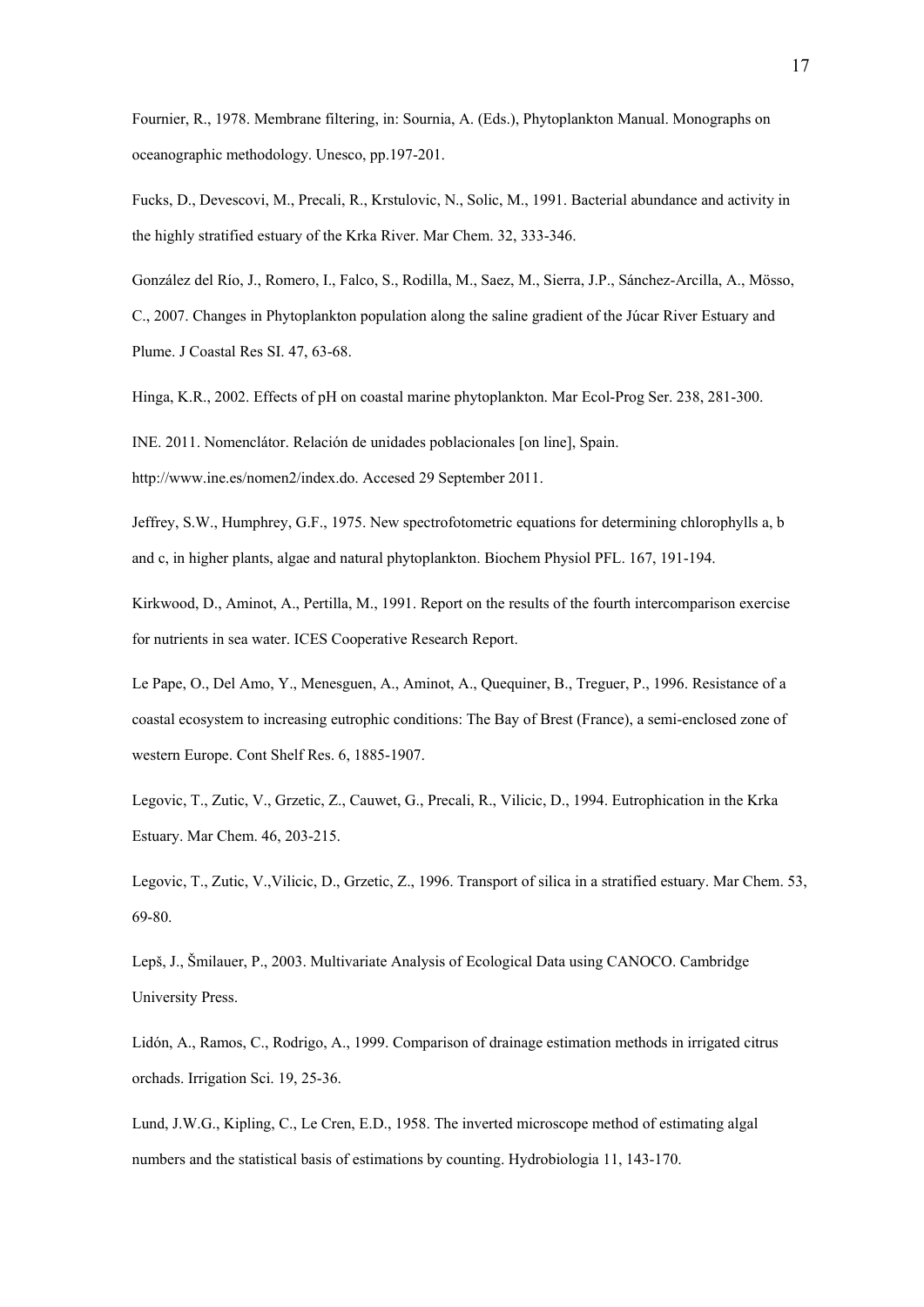Macedo, M.F., Duarte, P., Mendes, P., Ferreira, J.G., 2001. Annual variation of environmental variables, phytoplankton species composition and photosynthetic parameters in a coastal lagoon. J Plankton Res. 23, 719-732.

Mallin, M.A., Paerl, H.W., Rudek, J., Bates, P.W., 1993. Regulation of estuarine primary production by watershed rainfall and river flow. Mar Ecol-Prog Ser. 93, 199-203.

Marcoval, M.A., Villafañe, V.E., Helbling, E.W., 2008. Combined effects of solar ultraviolet radiation and nutrients addition on grown, biomass and taxonomic composition of coastal marine phytoplankton communities of Patagonia. J Photoch Photobio B. 91, 157-166.

Margalef, R., 1965. Ecological correlations and the relationship between primary productivity and community structure, in: Goldman, C.R. (Eds.), Primary Productivity in Aquatic Environments. Memorie dell'Instituto Italiano di Idrobiologia, sumplemento pp. 355-364.

Mösso, C., Sierra, J.P., Rodilla, M., Romero, I., Falco, S., González del Río, J., Sánchez-Arcilla, A., 2008. High vertical resolution sampling in density interfaces of estuaries and river plumes. Estuar Coast. 31, 258- 268.

Moutin, T., Raimbault, P., Golterman, H.L., Coste, B., 1998. The input of nutrients by the Rhone River into the Mediterranean Sea: Recent observations and comparison with earlier data. Hydrobiologia (373/374), 237-246.

Muylaert, K., Sabbe, K., 1999. Spring phytoplankton assemblages in and around the maximum turbidity zone of the estuaries of the Elbe (Germany), the Schelde (Belgium/The Netherlands) and the Gironde (France). J Marine Syst. 22, 133-149.

Naudin, J.J., Cauwet, G., Chretiennot-Dinet, M.J., Deniaux, B., Devenon, J.L., Pauc, H., 1997. River discharge and wind influence upon particulate transfer at the land-ocean interaction: case study of the Rhone River plume. Estuar Coast Shelf S. 45, 303-316.

Pachés, M., 2010. PHYMED: Un sistema de indicadores ecológicos para la Directiva Marco del Agua basado en la composición de la comunidad fitoplanctónica. PhD. Universidad Politécnica de Valencia, Spain.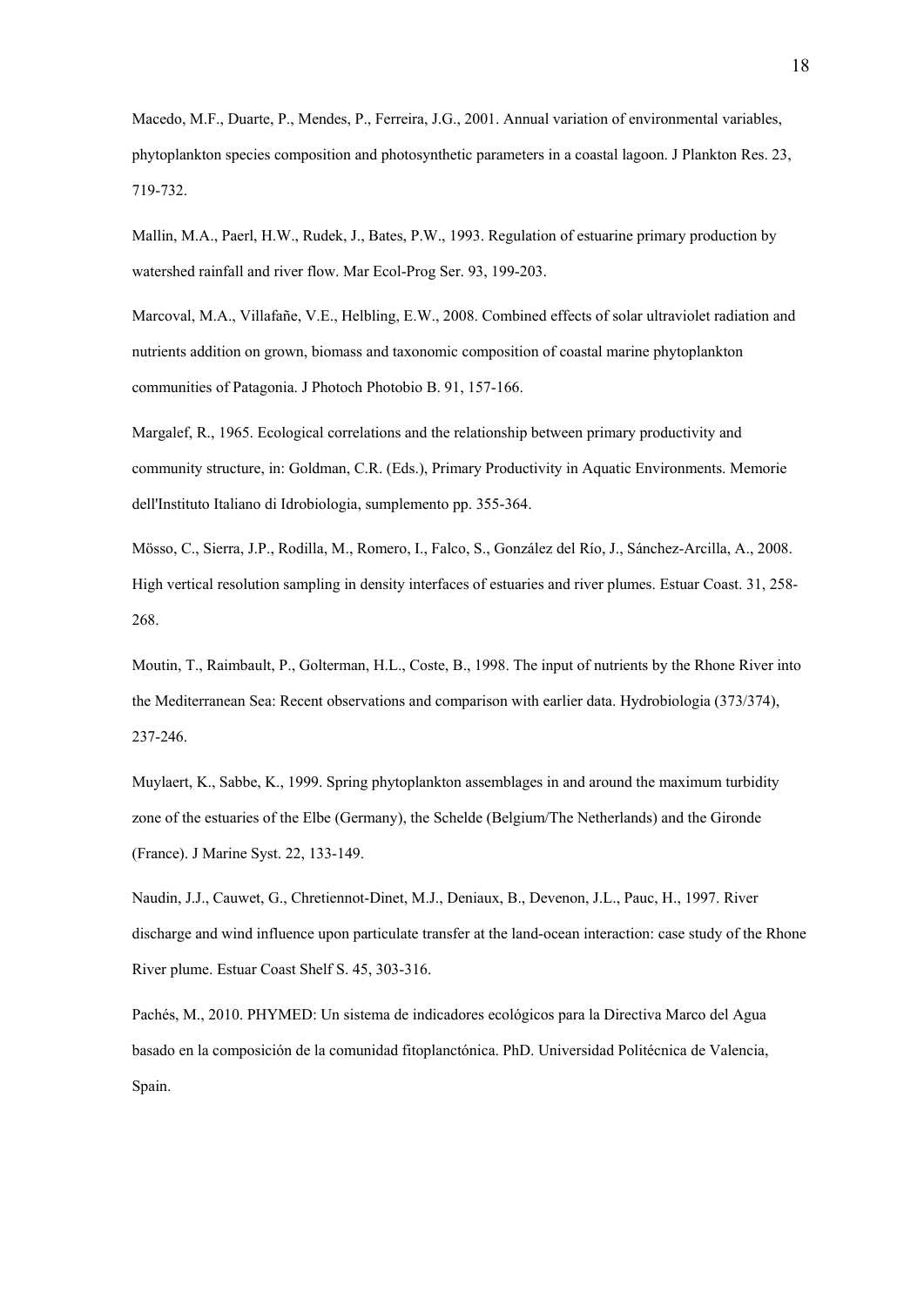Pachés, M., Romero, I., Hermosilla, Z., Martínez-Guijarro, R., 2012. PHYMED: An ecological classification system for the Water Framework Directive based on phytoplankton community composition. Ecol Indic. 19, 15-23.

Parsons, T.R., Maita, Y., Lalli, C.M., 1984. A manual of chemical and biological methods for seawater analysis. Pergamon Press. New York.

Ramos, C., Agut, A., Lidón, A., 2002. Nitrate leaching in important crops of the Valencian Community region (Spain). Environ Pollut. 118, 215-223.

Romero, I., Moragues, M., González del Río, J., Hermosilla, Z., Sánchez-Arcilla, A., Sierra, J.P., Mösso, C., 2007. Nutrient behaviour in the Júcar estuary and plume. J Coastal Res SI. 47, 48-55.

Shiah, F.K., Kao, S.J., Gong, G.C., Liu K.K., 1996. Spatial variability of phytoplankton production and the implications of its controlling mechanisms in the coastal zone near the river mouth of the Lanyang His. Bot Bull Acad Sinica. 37, 9-15.

Sierra, J.P., Sánchez-Arcilla, A., Del Río, J.G., Flos, J., Movellán, E., Mösso, C., Martínez, R., Rodilla, M., Falco, S., Romero, I., 2002. Spatial distribution of nutrients in the Ebro Estuary and Plume. Cont Shelf Res. 22, 361-378.

Suikkanen, S., Laamanen, M., Huttunen, M., 2007. Long-term changes in summer phytoplankton communities of the open northern Baltic Sea. Estuar Coast Shelf S. 71, 580-592.

ter Braak, C.J.F., 1994. Canonical community ordination. Part I: Basic theory and linear methods. Ecoscience 1 pp.127-140.

ter Braak, C.J.F., Smilauer, P., 1998. CANOCO Reference Manual and User's Guide to CANOCO for Windows: Software for Canonical Community Ordination (version 4). Microcomputer Power, Ithaca, New York, USA.

Treguer, P., Le Corre, P., 1975. Manuel d´analyse des sels nutritifs dans l´eau de mer. Université de Bretagne Occidentale, Brest.

Urrutia, J., Casamitjana, I., 1981. Estudio de la productividad primaria y distribución estacional del fitoplancton en el Abra de Bilbao (noviembre 1977- noviembre 1978). Munibe, Sociedad de Ciencias Aranzadi, San Sebastián 33, 31-50.